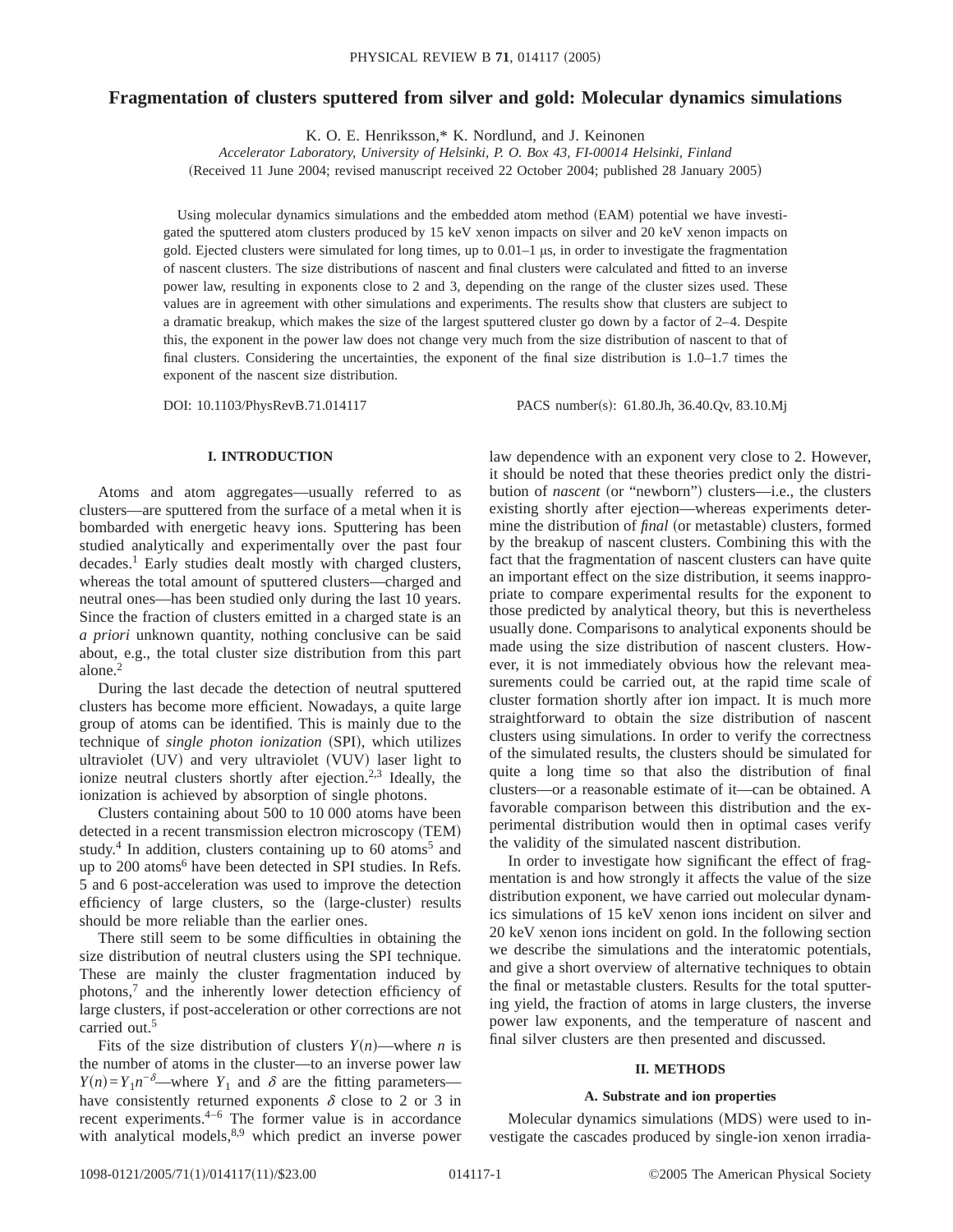tion of silver and gold  $(001)$  surfaces. In this section we will describe only the details of the MDS specific to this study. A more extensive description of our MDS for investigation of cascades can be found elsewhere.<sup>10</sup>

The initial energy of the impinging Xe ion was 15 keV for impacts on Ag surfaces and 20 keV for Au. The bulk specimen consisted of  $44<sup>2</sup> \times 34$  and  $44<sup>3</sup>$  unit cells for Ag, and  $48<sup>3</sup>$ unit cells for Au. A grand total of 88 runs were completed for the case of Xe on Ag, and 29 runs for Xe on Au.

Since ion channeling may lead to dramatic increases in the ion range, and hence necessitate the use of very large simulation cells with subsequent huge demands for computational time, impact angles which minimize channeling were chosen. Combinations of polar (or tilt) angle  $\theta$  and azimuthal (or twist) angle  $\phi$  used for the ions were  $\theta = \phi$ =45° for the Ag case and  $\theta = \phi = 25$ ° for Au. The angles for Au were determined previously (see Table I in Ref. 11) using MD range calculations.<sup>12</sup> By a similar procedure we obtained that  $\theta=45^{\circ}$  and  $\phi=45^{\circ}$  give a minimum average range for Xe ions in Ag, namely about 40–50 Å.

A free  $(001)$  surface was created for each substrate using nonperiodic boundary conditions in all three directions *x*, *y*, and *z*. In order to remove any unphysical cascade behavior caused by the walls and the bottom of the simulation cell e.g., reflection of pressure waves generated by the cascade the techniques of atom fixing and temperature scaling were employed. The scaling of temperature emulates the heat conduction into the surrounding bulk which takes place in experimental targets. In detail, atoms in a  $5\,\text{\AA}$  thick layer at the walls were fixed and Berendsen temperature scaling<sup>13</sup> was applied to atoms located 2*a* inward from the fixed region. Here, *a* is the lattice parameter taken at the initial average temperature of the bulk, 300 K. During the simulations pressure waves were produced in an early stage of the cascade. The waves propagated away from the cascade in all directions, but mainly toward the side walls of the bulk, where they were somewhat reflected back from the temperaturescaled region. However, the intensity of the reflected wave was quite low, and was not observed to affect the cascade. No obvious correlation between the sputtering yield and the reflected weak pressure waves was observed.

The initial *x* and *y* coordinates of the incident ion were selected according to a uniform distribution in the interval  $[0, a]$ . This corresponds to a random point in one of the six side planes of the face-centered-cubic (fcc) conventional unit cell. The initial *z* coordinate was chosen so that the distance from the ion to the bulk was about equal to the cutoff radius of the potential.

#### **B. Interatomic potentials**

Potentials based on the embedded atom method (EAM) by Foiles *et al.*<sup>14</sup> were used. Since in some studies it has been found that the EAM potential overbinds small clusters and thus discriminates against larger ones,  $15,16$  we also tested another potential, namely the molecular dynamics/Monte Carlo corrected effective medium potential (MD/MC-CEM), originally developed by DePristo *et al.*. <sup>17</sup> The MD/MC-CEM potential was chosen since it has been explicitly fitted to both bulk solid and dimer properties.<sup>16,17</sup>

At small interatomic distances the EAM and MD/MC-CEM potentials were smoothly joined to the universal, repulsive Ziegler-Biersack-Littmark (ZBL) potential<sup>18</sup> to realistically describe high-energy collisions and interaction of atoms at small separations. Electronic stopping<sup>18</sup> was applied to all atoms having a kinetic energy larger than or equal to 5 eV.

The cutoff radius for the potentials was  $5.55 \text{ Å}$  (EAM) and  $6.6$  Å (MD/MC-CEM). The original potentials are constructed so that they go smoothly to zero when the cutoff radius is approached from below.<sup>14,17</sup> In this study we did not modify these cutoff distances.

The MD/MC-CEM melting temperature for Au,  $1635±5$  K, turned out to be quite high in comparison with the empirical melting temperature 1337 K (Ref. 19), and that given by the EAM potential,  $1110 \pm 20$  K. We obtained the EAM and MD/MC-CEM melting temperatures by simulating solid phase in contact with liquid phase at constant temperature, until only one of these phases remained. This was repeated for several different temperatures, and the type of the final phase was noted. The starting temperature around which the final phase changed from liquid to solid was considered to be the actual melting temperature.

It should be noted that it is not a given fact that the EAM potentials give a good description of clusters, since they have been mostly fitted to bulk properties.<sup>14</sup> Although the binding energies of small clusters (containing less than about 10 atoms) predicted by the EAM potential are not exactly the same as those obtained from experiments and *ab initio* calculations, $16$  the EAM potential still gives a fairly accurate description of at least the melting and freezing of clusters,  $20,21$  and the ground state atomic configuration of clusters.16

## **C. Simulation of ejected clusters**

The evolution of the system was followed for times up to 50 ps for the gold cascades and up to 40–50 ps for the silver cascades. Some of the silver cascades were simulated for even longer times, in order to allow late clusters to be well separated from the irradiated bulk surface.

After the cascade simulation ended, the substrate and ejected clusters with a velocity component toward the surface and/or less than about 10 Å from the substrate surface were removed from the simulation cell. The remaining sputtered material was subjected to clustering analysis. The cluster size distribution obtained from this analysis was called the *nascent size distribution*.

The extracted material was simulated for long times, up to 1000 ns for Xe on Ag and between 500 and 8000 ps for Xe on Au, slightly depending on the number of atoms in the simulation. The run which was ended at 8000 ps showed a cluster distribution stable for the last 1090 ps.

Most parameters in the cluster simulations retained their values from the cascade simulations. Most notably, the nonperiodic boundary conditions were still enforced. However, all parameters concerning temperature scaling and atom fixing were removed. When these simulations ended, clustering analysis was carried out again. The obtained size distribution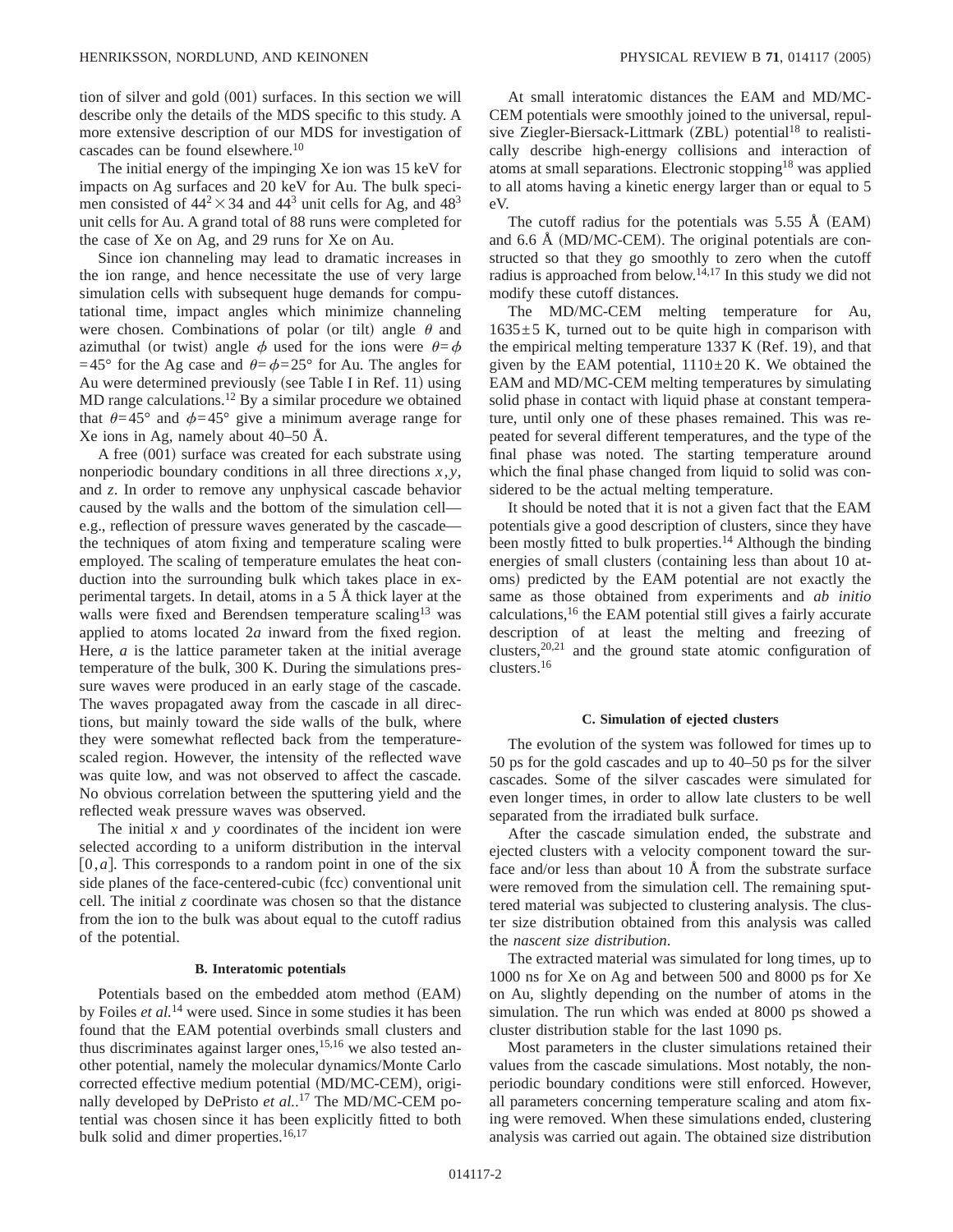### was called the *final size distribution*.

It is a reasonable assumption that the cluster decay does not continue for an unlimited time. On sufficiently large time scales black-body radiation will cool down the clusters, eventually to arbitrarily low temperatures (but never reaching exactly  $0$  K), which makes further fragmentation unlikely. We make an order-of-magnitude estimate of this time using the equation for black-body radiation,

$$
-\frac{1}{4\pi R^2}\frac{dE}{dt} = \sigma T^4.
$$
 (1)

Here  $R$  is the radius of the approximately spherical clusters,  $dE = nMC_v dT$  is the energy loss, *n* is the number of atoms in the cluster,  $M$  is the atomic mass,  $C_v$  is the specific heat capacity, and *T* is the internal temperature. Solving this equation and calculating how long it takes for a cluster to cool down from the boiling temperature  $T_b$  ( $T_b$  is 2435 K for Ag and 3129 K for Au, Ref. 19) to half of the melting temperature  $T_m$  ( $T_m$  is 1235 K for Ag and 1337 K for Au)—when one can assume that the cluster has crystallized and decay is highly unlikely—one obtains  $t \sim 10 \mu s$  for both Ag and Au for a typical cluster size of  $n \sim 100$ . This estimate is not strongly dependent on the number of atoms *n* in the cluster or the initial temperature. This simple calculation is valid as an order-of-magnitude estimate. Experiments confirm that hot metallic nanoparticles can indeed cool down by hundreds of Kelvins on microsecond time scales.<sup>22,23</sup>

## **D. Alternative techniques to obtain final (or metastable) clusters**

There are two principal methods for obtaining the final distribution of clusters. One widely used method is the socalled *dissociation analysis* (DA).<sup>15,16,24,25</sup> DA uses MDS to create the nascent distribution of clusters. The internal energy of each cluster containing *n* atoms is compared to a list of threshold energies  $E_{\text{th}}^{(n,m)}$  corresponding to decay modes *m*, in which a cluster containing *n* atoms decays into a pair of clusters containing *n*−*m* atoms and *m* atoms. This reaction can be shortly written as  $(n) \rightarrow (n-m)+(m)$ . Depending on the difference between internal energy and threshold energy for fragmentation, the clusters are considered unstable or (meta)stable.

The threshold energies are  $E_{\text{th}}^{(n,m)} = E_a(n-m) + E_a(m)$  $-E_a(n)$ , where  $E_a(n)$  is the atomization energy of the *n*-cluster (a cluster containing *n* atoms), i.e., the energy required to break the cluster into separate atoms. For  $n < 10$  the atomization energies are calculated using MDS, by heating and cooling the clusters to get them into the configuration corresponding to their minimum potential energy. For larger values of *n* this process is too cumbersome, so usually the approximation

$$
E_a(n) = U_s(1 - c n^{-\kappa})
$$
 (2)

is used, where the constants c and  $\kappa$  are fitted to data, and  $U_s$ (the sublimation energy) is obtained directly from the interatomic potential. The functional form of Eq.  $(2)$  is based on a liquid drop model.15,16,25

Usually Monte Carlo simulations (MCS) are employed in conjunction with the above recipe for fragmentation. In this case breakup rates are obtained from, e.g., the Rice-Ramsperger-Kassel (RRK) theory, which relates the internal energy and the threshold energy for fragmentation to the breakup rate.<sup>15</sup> Unfortunately this type of calculation does not in itself allow the breakup to be studied as a function of time, unless some scheme which relates the time steps in the MCS to physical time is used.

The following notes seem to be some of the most important shortcomings of the dissociation analysis: (i) There is no direct link between the time steps in the calculation or the Monte Carlo simulation and physical time; (ii) the calculation to obtain the atomization energies is tedious and cumbersome for large clusters (say,  $n > 10$ ); (iii) it is not obvious to what extent the atomization energy expression in Eq.  $(2)$  is a good approximation.

The simulation studies of cluster fragmentation referenced in this work (Refs.  $15,16,24,25$ ) have all been done using dissociation analysis.

The second way to obtain the final distribution of clusters is to carry out full MDS of the clusters until they become stable for long times, or until the time reaches microscopic scales, say several  $\mu$ s. Using MDS the shortcomings of the dissociation analysis can be circumvented, making the calculations straightforward.

#### **III. RESULTS**

### **A. Total yield**

The total sputtering yields calculated from the simulation data are displayed in Table I. The data tagged with the label EAM are from the calculations using the EAM potentials, whereas MD/MC-CEM refers to calculations with the corrected effective medium potential. The total yield is defined as the total number of sputtered atoms divided by the number of impinging ions.

In the table, except for the cases tagged with the label "all," we have considered only those clusters that move away from the irradiated surface. In these calculations all clusters were considered, independent of their direction of motion.

If we assume that the clusters moving toward the surface at the time of the final distribution do not fragment such that they produce clusters moving in the reverse direction (toward the detector), then the amount of redeposited material can be estimated from the nascent yield containing all clusters, and the final yield. Using the numbers in the table, we find that the amount of redeposited material is 1  $-(129\pm14)/(143\pm17)=10\pm15%$  for 15 keV Xe on Ag and  $5\pm24\%$  for 20 keV Xe on Au. Considering the large uncertainties, we can with confidence only state that the amount of redeposited atoms is in the range 0–30 %.

### **B. Fraction of atoms in large clusters**

The total sputter yield *Y* as well as the fraction *f* of atoms in large clusters (containing  $n \geq 4$  atoms) are plotted in Fig. 1 as a function of time (up to 50 ps) for the case of 20 keV xenon bombardment of gold. Here the yield *Y* is defined as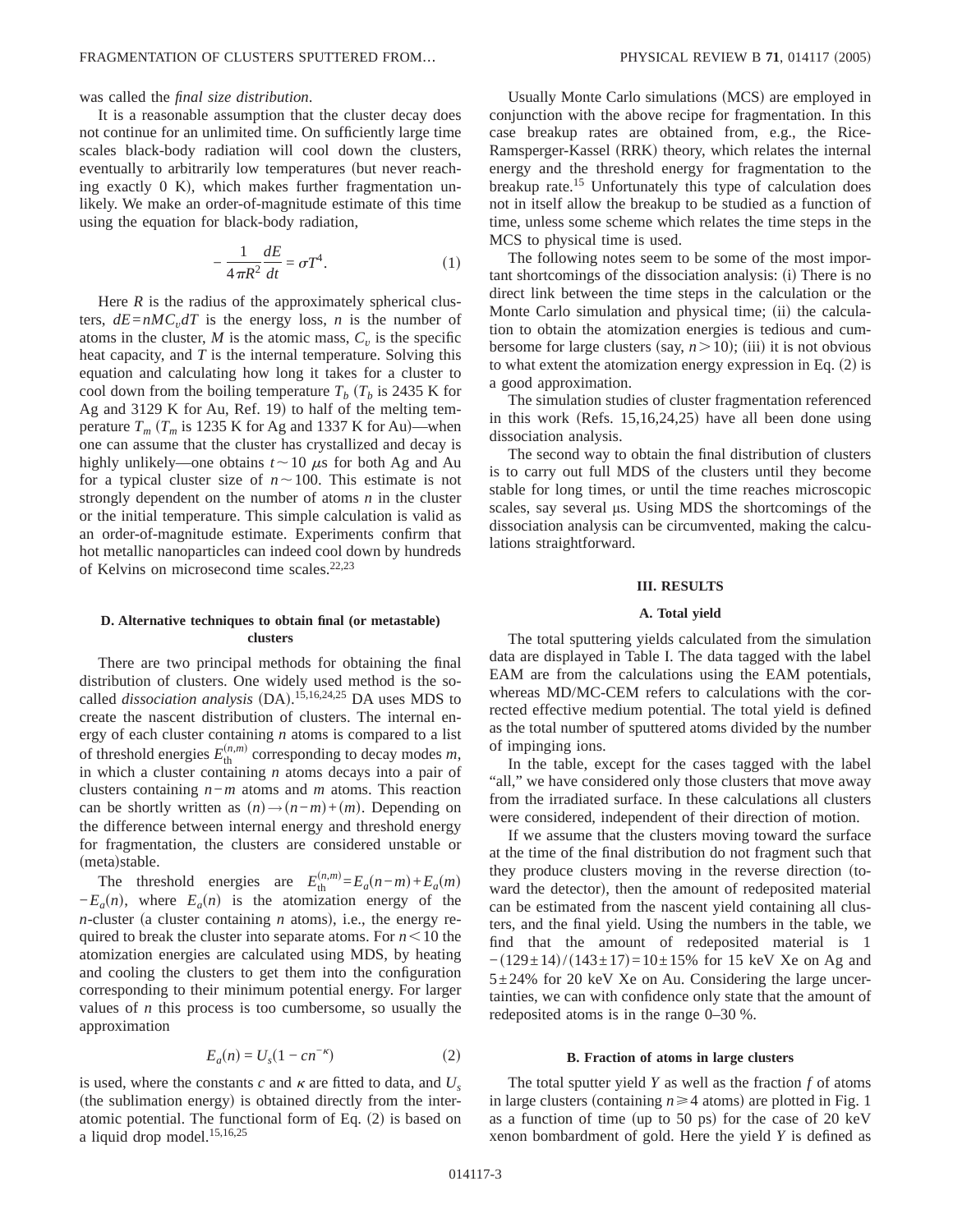TABLE I. Total sputtering yields. Superscript (1) refers to the EAM potential, and superscript  $(2)$  to the MD/MC-CEM potential. The label "all" means that all clusters have been considered, ignoring their direction of motion (away from or toward the surface). The error is the standard deviation.

|                              | Ag 15 keV Xe | Au 20 keV Xe |
|------------------------------|--------------|--------------|
| Nascent <sup>(1)</sup> (all) | $143 + 17$   | $82 + 15$    |
| Nascent $(1)$                | $142 + 16$   | $79 + 14$    |
| Final <sup>(1)</sup>         | $129 + 14$   | $78 + 13$    |
| Nascent <sup>(2)</sup> (all) |              | $32 + 7$     |

the total number of sputtered atoms  $N_{\text{sput}}$  divided by the number of impinging ions  $N_{\text{ions}}$ ,  $Y = N_{\text{sput}}/N_{\text{ions}}$ . The fraction *f* is defined as  $f = N_4 / N_{\text{sput}}$ , where  $N_4$  is the number of atoms bound in clusters with sizes  $n \geq 4$ . Note that in Fig. 1 the average is shown for 20 simulations of a total of 29. In the other runs the atomistic output was taken at different times, making them unsuitable for this figure. The included runs contain relatively many large clusters, which usually means a larger amount of sputtered atoms per run. Due to this fact, the average yield in Fig.  $1(a)$  is larger than that obtained when all runs are included. From the figure, the yield at 50 ps is  $113\pm 25$  for 20 runs, which is consistent with the value  $82\pm15$  in Table I for 29 runs, when considering the  $1\sigma$  uncertainty.

As can be seen in Fig.  $1(a)$ , the number of sputtered atoms seems to have attained its maximum value at about 20 ps after ion impact. In part  $(b)$  of the figure, we see that the fraction of atoms bound in large clusters increases dramatically up to 10 ps, and essentially remains the same after that.

By visual inspection we observed that there is some breakup of large clusters already during the cascade regime (up to about 50 ps after ion impact), see Fig. 2. The reason why this is not apparent in Fig.  $1(b)$  is that fragmentation is accompanied by late emission of clusters, which supply new clusters for those breaking up or falling back down onto the surface. The breakup of clusters during the cascade became clear only when the fraction of atoms in clusters with more than 100 atoms was plotted.

In order to clarify the massive breakup of large clusters that takes place after the nascent distribution has been obtained, up to the time of the final distribution, the fraction of atoms bound in large clusters moving away from the irradiated surface has been calculated. The results are displayed in Table II. Column 1 in the table shows the cluster size, whereas columns 2 and 4 show results for the nascent distribution, and columns 3 and 5 for the final distribution. For example, take the line with  $N=20$ . For 15 keV Xe on Ag, column 2 indicates that at the end of the cascade simulation (the time of the nascent size distribution)  $30±5%$  of all atoms are bound in clusters that contain 20 or more atoms. Column 3 reveals that at  $1000$  ns (the time of the final size distribution for 15 keV Xe on Ag) only  $1.5\pm0.7$  % of all atoms are bound in clusters containing 20 or more atoms.

An investigation of the numbers in Table II shows that fractions taken for the final distributions are without exception clearly smaller than those taken for the nascent distribu-



FIG. 1. Total yield  $(a)$ , as well as the fraction of atoms in large clusters  $(n \ge 4)$  (b), as a function of time (up to 50 ps), averaged over 20 simulations of a total of 29, for 20 keV Xe on Au. The line is intended as a guide for the eye. The error is the standard deviation.

tion. This consistency is a strong indication for extensive breakup of large clusters.

## **C. Size distribution of clusters**

The cluster size distribution data  $(n, Y(n))$  $\equiv (n, N(n)/N_{\text{ions}})$ , where *N*(*n*) is the number of clusters containing  $n$  atoms and  $N_{\text{ions}}$  is the number of impinging ions, have been fitted to the inverse power law  $Y(n)=Y_1n^{-\delta}$ . Here  $Y(n)$  is called the partial yield or alternatively the cluster yield.

During the fitting procedure it became obvious that the fitted exponent  $\delta$  depends strongly on the lower limit of the data set. This is illustrated in Figs. 3 and 4, where exponents  $\delta$  obtained for the data sets  $n \geq n_1$  (including data points with  $Y(n)=0$ ) with  $n_1=1,2,...$ , are listed. In order to facilitate comparison between Fig. 3 and Fig. 4, the partial yields  $Y(n)$ have been normalized to the yield of monomers,  $Y(1)$ . Note that the various curves have all been plotted for  $n \geq 1$  although they are fitted to subsets of this interval.

It should be noted that for the sake of clarity in plotting, the data for intermediate and large clusters have been summed up in order to get rid of points with zero partial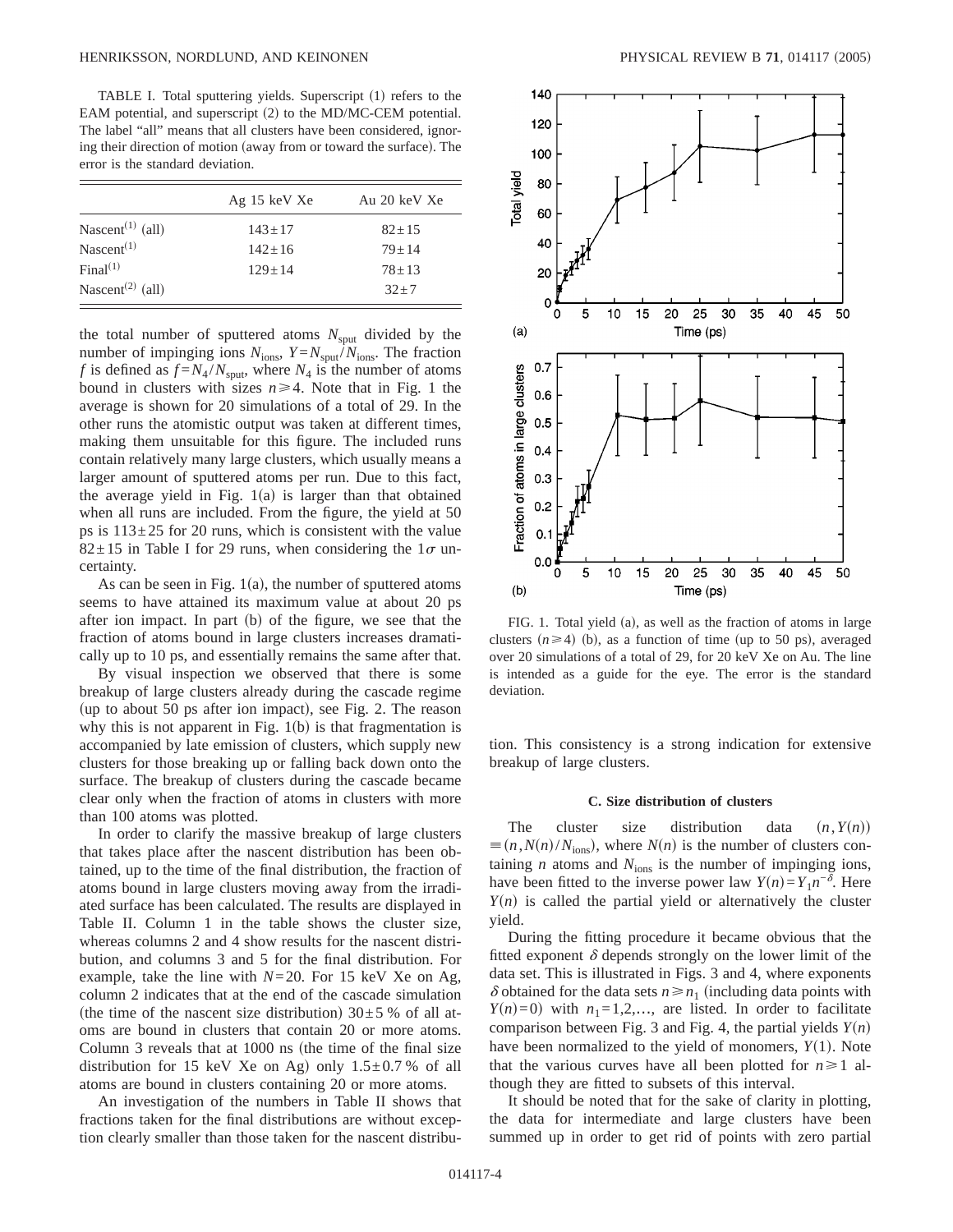

FIG. 2. Snapshots from a simulation of 20 keV Xe incident on Au. Displayed is a part of the sputtered material at times between 16 and 19 ps. The large continuous group in the lower part of the figures is the crater rim that has been formed on the surface by the impinging ion. The labels A and B show clusters that are fragmenting, and C illustrates late sputtering (a cluster separating from the surface after the displacement cascade has ended).

yield in Figs. 3 and 4. Specifically, data points in the interval  $n \in [n_a, n_b]$  were replaced by a single point  $(n', Y')$ , where  $n' = (n_a + n_b)/2$  and  $Y' = [Y(n_a) + \cdots + Y(n_b)]/(n_b - n_a + 1)$ . We emphasize that when fitting the data to the inverse power law, we used the original data without any summing up. It was checked that fits to the summed up data gave results for  $\delta$  reasonably close to the above results.

From the curves in Fig. 3, it is clear that the inverse power law is a good fit only for the data  $n \geq 4$ . The fits to the silver data35 behave in a similar manner, this can be concluded from Fig. 4. The behavior is not as dramatic as for the gold case, but can nonetheless be observed in part  $(b)$  of the figure, where the dimer point clearly deviates from the other points.

In Table III we present the values of the exponent  $\delta$  obtained from the best fits of cluster data (usually for  $n \ge 4$ ) to the inverse power law  $Y(n)=Y_1n^{-\delta}$ . In order to make our results comparable to studies where all cluster data have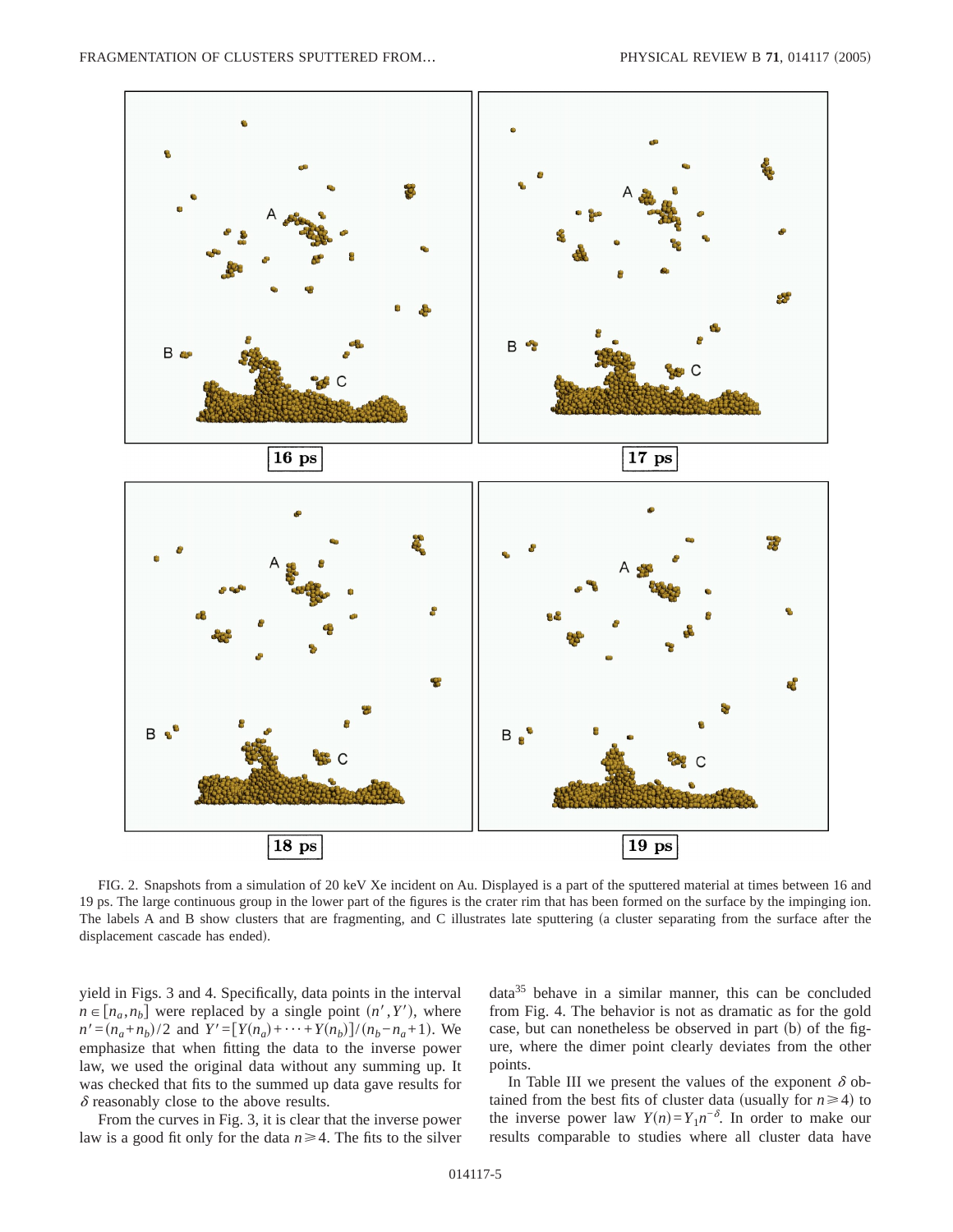TABLE II. Fraction of atoms in clusters with sizes larger than *N*. Data from all simulations have been used. Only clusters moving away from the surface have been included. The error is the standard deviation.

|                  | 15 keV Xe on Ag |               | 20 keV Xe on Au |              |
|------------------|-----------------|---------------|-----------------|--------------|
| $\boldsymbol{N}$ | Nascent $(\%)$  | Final $(\%)$  | Nascent (%)     | Final $(\%)$ |
| $\overline{4}$   | $53 \pm 5$      | $5.0 \pm 0.8$ | $40 \pm 11$     | $21 \pm 6$   |
| 10               | $37 + 5$        | $2.5 \pm 0.8$ | $36 \pm 11$     | $18 + 6$     |
| 20               | $30 \pm 5$      | $1.5 \pm 0.7$ | $32 \pm 11$     | $14 \pm 6$   |
| 30               | $25 \pm 4$      | $0.5 \pm 0.5$ | $28 + 11$       | $14 + 6$     |
| 40               | $22 + 4$        | $0.5 \pm 0.5$ | $25 \pm 10$     | $14 + 6$     |
| 50               | $19 + 4$        | $0.5 \pm 0.5$ | $25 \pm 10$     | $12 \pm 6$   |
| 60               | $16 + 4$        | $\Omega$      | $22+10$         | $11 + 6$     |
| 70               | $12 + 4$        | $\Omega$      | $22+10$         | 9±5          |
| 80               | $10\pm3$        | $\Omega$      | $17 + 10$       | $4\pm 5$     |
| 90               | $10\pm3$        | $\Omega$      | $17 \pm 10$     | $4\pm 5$     |
| 100              | $8 \pm 3$       | $\Omega$      | $17 \pm 10$     | $4\pm 5$     |
| 150              | $3\pm2$         | $\Omega$      | $7\pm7$         | $4\pm 5$     |
| 200              | $2\pm 2$        | 0             | $7\pm7$         | $\Omega$     |
| 250              | $\Omega$        | 0             | $7\pm7$         | 0            |

been used for the fitting, we also present exponents fitted to all cluster sizes (including monomers). These values are labeled " $n \ge 1$ ."

We would like to stress that for the results in Table III and in Figs. 3 and 4 only clusters moving away from the surface have been considered. This makes the results directly comparable to those obtainable from experiments.

## **D. Temperature of nascent and final clusters**

The internal temperature  $T(n,t)$  at a time *t* of a cluster containing  $n$  atoms having the masses  $m_i$  and the velocities  $\mathbf{v}_i(t)$  is obtained from the equipartition theorem,

$$
E_{int}(n,t) = K_{int}(\{\mathbf{v}_i\},n) + U(\{\mathbf{r}_i\},n) + E_a(n)
$$
  
=  $\frac{1}{2} \sum_{i=1}^n m_i (\mathbf{v}_i(t) - \mathbf{v}_{c.m.}(t))^2 + U(\{\mathbf{r}_i\},n) + E_a(n)$   
=  $3nk_B T(n,t)$ . (3)

Here  $E_{\text{int}}(n,t)$  is the internal energy of the cluster,  $K_{\text{int}}$  is the internal kinetic energy,  $U$  is the potential energy  $(U$  $(0, 0)$ , and  $E_a$  is the atomization energy, i.e.,  $-1$  times the energy of the ground state of the cluster. If  $U=-E_a$ , i.e., the configuration of the atoms corresponds to the ground state, then the contribution  $U + E_a$  is zero, as should be expected. In the equation,  $\mathbf{v}_{c.m.}(t)$  is the center-of-mass (c.m.) velocity for the cluster at time *t*. A liquid drop expansion was used to fit the atomization energy calculated from simulations of spherical clusters (compare with Sec. II D).

Sometimes the vibrational temperature is calculated instead of the "total" temperature defined in Eq.  $(3)$ , then with 3*n* replaced by 3*n*−6, meaning that three degrees of freedom



FIG. 3. Monomer-normalized size distributions of (a) nascent and (b) final clusters for 20 keV Xe on Au fitted to the power law *Y*(*n*)=*Y*<sub>1</sub>*n*<sup>− $\delta$ </sup>, using the data sets *n*≥*n*<sub>1</sub>, *n*<sub>1</sub>=1,…,6. The largest cluster detected contained *N* atoms. For the nascent clusters *N*=256, and for the final clusters  $N=154$ . The error bars represent one standard deviation. The original data have been summed up in order to remove points with zero yield. Note that the curves have been plotted for  $n \geq 1$  although they are fitted to subsets of this interval.

(DOF) for the motion of the c.m. and three DOF for the rotation of a nonlinear molecule have been subtracted (Ref.  $26$ , p.  $361$ ).

The internal energies of nascent and final clusters resulting from the 15 keV Xe on Ag bombardment are displayed in Fig. 5 (corresponding temperatures for 20 keV Xe on Au were not calculated and will not be discussed). Note that the temperatures have been calculated for "large" clusters only, containing  $n \geq 4$  atoms.

Using the fitting function  $E(n)=an-b$  we obtain *a*  $=0.924\pm0.002$  eV,  $b=5.38\pm0.08$  eV for the nascent clusters and  $a=0.51\pm0.02$  eV,  $b=1.4\pm0.2$  eV for the final clusters. These fits and the graphs in Fig. 5 indicate that the temperature of the clusters to a good approximation is independent of the cluster size. We estimate the average cluster temperature by first calculating the average temperatures of individual clusters from Eq.  $(3)$ , and then taking the uncertainty weighted average<sup>34,36</sup> of these temperatures. Using synthetic uncertainties  $0.5T_i$  for temperatures  $T_i$  lacking an uncertainty,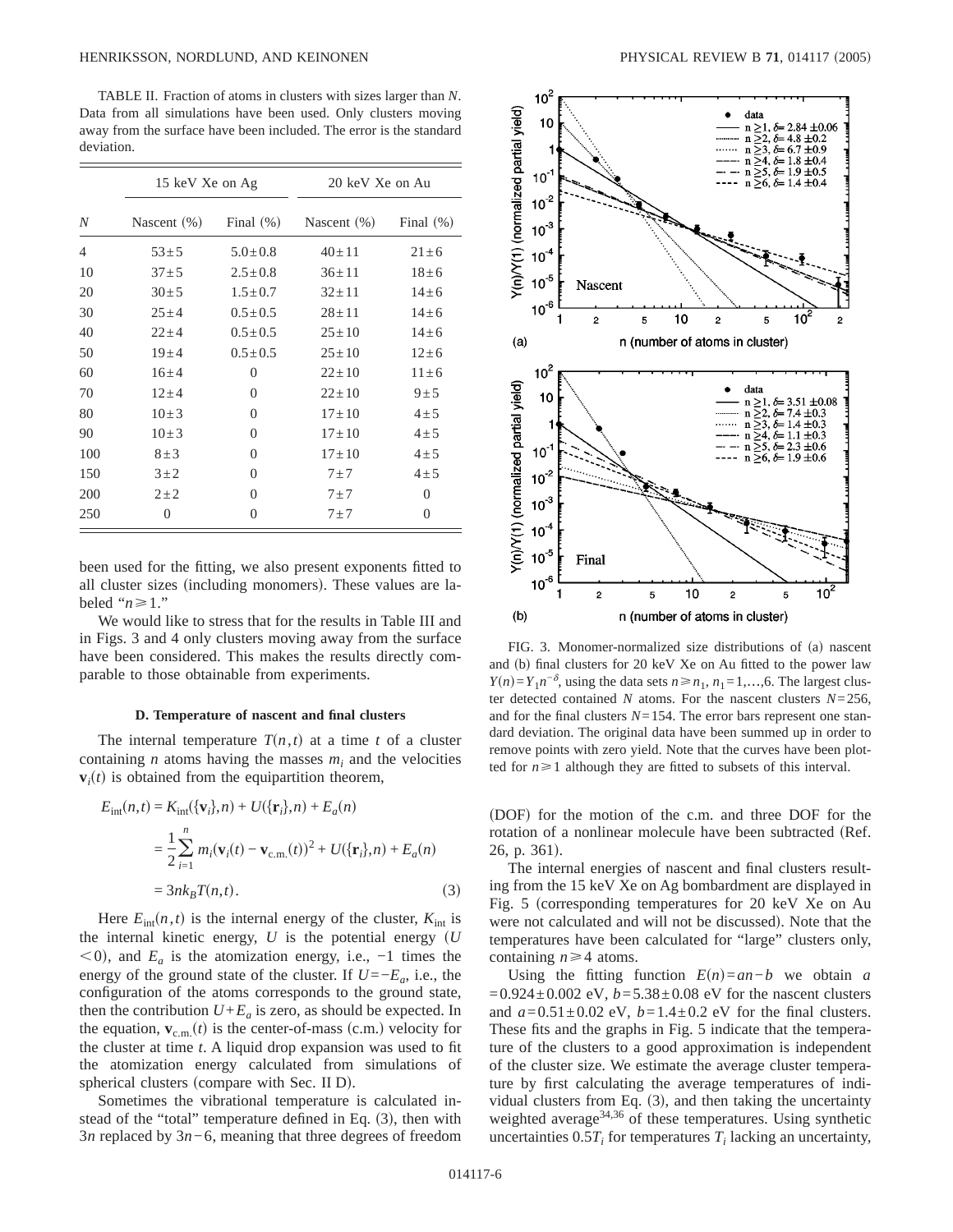

FIG. 4. As for Fig. 3, but for 15 keV Xe on Ag. For the nascent clusters *N*=204, and for the final clusters *N*=58.

we obtain the temperatures  $3026.20 \pm 0.03$  K for nascent clusters, and  $1406 \pm 9$  K for final clusters.

## **IV. DISCUSSION**

## **A. Total yield**

As reported in Table I, the total sputtering yield for the MD/MC-CEM potential is  $32\pm7$  based on 20 simulations of 20 keV Xe on Au. This can be compared with the EAM value  $82 \pm 15$ . Clearly, the agreement between these two potentials is poor.

From our previous work we know that an accurate melting temperature is an important parameter in simulations of surface-near cascades. $27$  Considering the different melting temperatures for gold mentioned in Sec. II,  $1635 \pm 5$  K for  $MD/MC-CEM$ , and  $1110 \pm 20$  K for EAM, one can calculate that these values are  $122.3\% \pm 0.4\%$  (MD/MC-CEM) and  $83\% \pm 1\%$  (EAM) of the experimental value, 1337 K. Although the difference between these two values concerning the deviation from 1.000 is not that large, it is noteworthy that the MD/MC-CEM potential presumably makes the substrate less prone to melt locally, thereby somewhat suppressing the thermal spike important in these kinds of cascade simulations.



FIG. 5. Internal energy of (a) nascent and (b) final clusters as a function of cluster size *n*, with  $n \ge 4$ . The error is the standard error.

In general, our results of  $129 \pm 14$  (15 keV Xe on Ag) and  $78 \pm 13$  (20 keV Xe on Au) for the total sputtering yields are quite different from the experimental ones, which are 20 for 15 keV Xe on Ag, and 26 for 20 keV Xe on Au (Ref. 28). This discrepancy is possibly best explained by the polycrystalline nature of the experimental samples.

Since the crystal planes and the channels in a polycrystalline sample are randomly oriented, some fraction of all impinging ions are certainly going to be channeled away from the surface. When this happens, the number of thermal spikes created close to the surface is reduced, which in turn decreases the amount of sputtered material. Experimentally it is known that channeling can decrease sputtering yields by a factor of  $2-4$  (Ref. 29). Since we used optimal nonchannel-

TABLE III. Representative values for the inverse power law exponent  $\delta$  for (large) clusters. The label " $n \ge 1$ " indicates that all cluster sizes (including monomers) were considered in the fit.

|                    | Ag 15 keV Xe    | Au 20 keV Xe    |
|--------------------|-----------------|-----------------|
| <b>Nascent</b>     | $2.5 \pm 0.1$   | $1.8 \pm 0.4$   |
| Final              | $3.0 + 0.4$     | $2.3 + 0.6$     |
| Nascent, $n \ge 1$ | $2.06 + 0.02$   | $2.84 + 0.06$   |
| Final, $n \ge 1$   | $3.19 \pm 0.03$ | $3.51 \pm 0.08$ |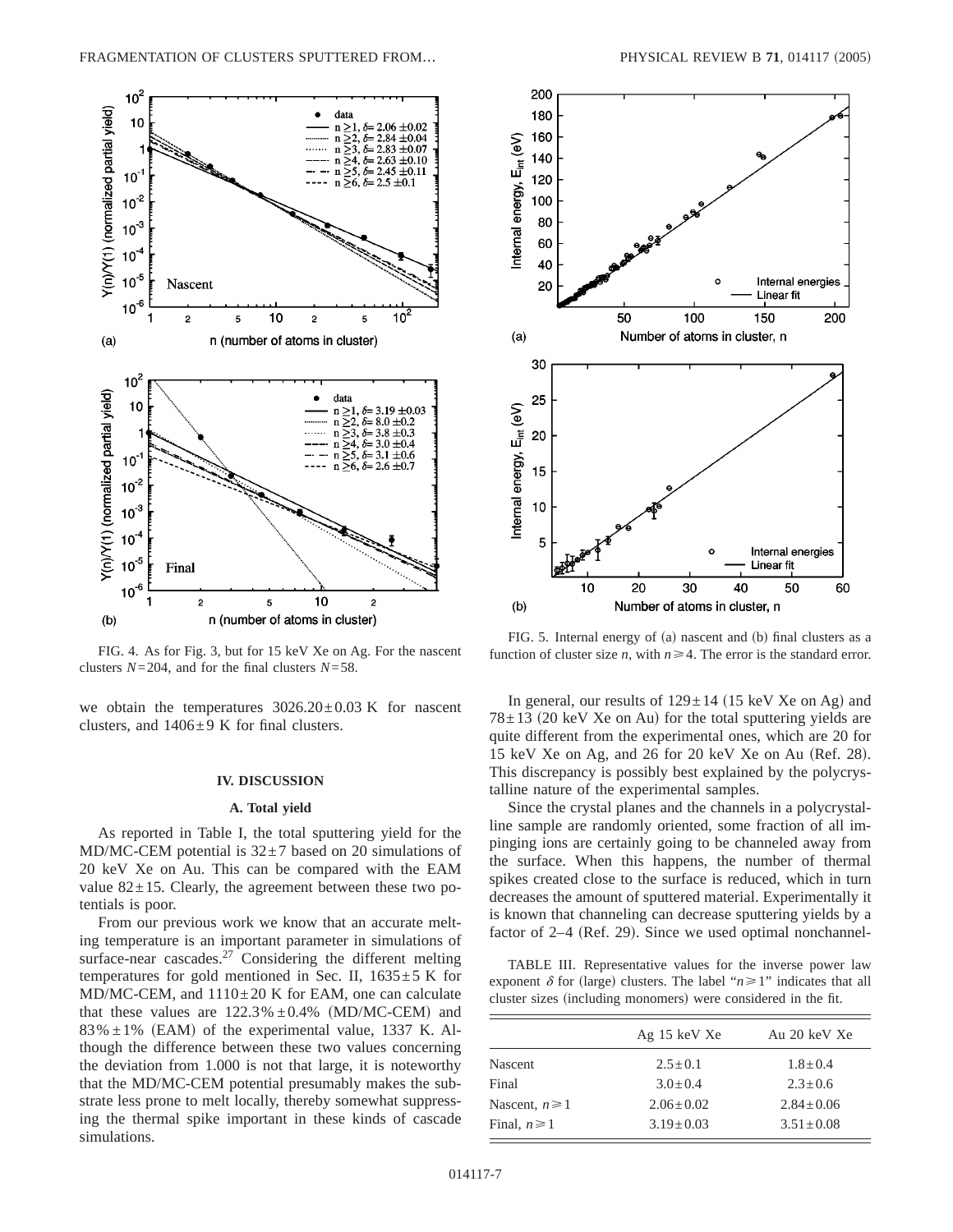ing directions for the impinging ions in the present study (see Sec. II), only the channeling concept itself may suffice to explain the difference between our sputtering yields and the experimental ones, at least for the case of 20 keV Xe on Au.

The discrepancy between experimental sputtering yields and the present results can of course also be due to inaccuracies in the interatomic potential. We will not attempt to review the advantages and disadvantages of the EAM formalism as compared to other models of atomic interaction in metals here. Instead it may suffice to compare theoretical (simulated) and experimental (measured) values for the most relevant and important material parameters.

To simplify matters, one could consider only the following physical quantities to be of significant importance in simulations of surface-near cascades and ejection of atoms and clusters: surface energy, surface binding energy, cohesive energy, and melting temperature. If the potential predicts too small values for one or several of these quantities (as compared to experiments) then it seems likely that the formation of a large, hot cascade and subsequent surface rupture and ejection of material would occur too easily, resulting in sputtering yields that are too large.

Concerning the surface energy, an average over the  $(001)$ ,  $(110)$ , and  $(111)$  faces of Ag and Au gives 56% and 60%, respectively, of the experimental value (calculated for liquidmetal surfaces<sup>14</sup>).

The surface binding energy equals the energy required to remove an atom from the surface of a material. A common approximation $30$  is to use the heat of sublimation, which equals the heat required for a unit mass of material to change from a solid to a gaseous state. Now, the EAM potentials for Ag and Au are actually fitted to the sublimation energies,  $14$ so simulations and experiments should be in good agreement when it comes to surface binding energies.

The cohesive energy is defined as the minimum total potential energy of an atomic system, divided by the number of atoms. The cohesive energies (which are related to the sublimation energies) are in close agreement with the experimental ones. The ratio of simulated and experimentally measured values is  $96.5\%$  for Ag and  $99.7\%$  for Au (Ref. 19), so no significant inaccuracy should result from this parameter.

The melting temperature is  $1150/1235=93\%$  (Ref. 19) for Ag and 83% for Au, of the experimental value.

From this brief comparison between simulations and experiments it appears that the smallness of the surface energy is the worst deficiency of the potential in the present context. A too low surface energy means that for a given amount of energy and otherwise similar conditions, more surface area can be created in simulations than in experiments. Since the heat spike is directly responsible for some of the ejected material, especially that which comes from loosely bound fingerlike features near the surface (see Fig. 2 and Ref. 31), a too low surface energy might well lead to enhanced sputtering. Quantification of this effect would, however, require an extensive, systematic comparison between sputtering yields calculated for potentials with different surface energies, and is beyond the scope of the present study. Hence we cannot at this moment state with certainty whether the reason for the apparent discrepancy in the simulated and experimentally measured sputtering yields is due to the channeling-related uncertainty mentioned above, or inaccuracies in the potential.

## **B. Fraction of atoms in large clusters**

As stated in Sec. III B, we find that the breakup of large clusters is significant. In order to further illustrate this, we can, for example, take the simulation of 20 keV Xe on Au that contained the largest cluster, consisting of 256 atoms. At about 6000 ps this cluster had decayed into a 154-atom cluster, 60% of the original size. For 15 keV Xe on Ag, one run contained a large cluster with 198 atoms at the end of the cascade, as well as four other clusters with 10 or more atoms. At 1000 ns after the cascade had ended, only clusters with nine atoms or less remained.

The largest nascent clusters that have been observed in other simulation studies contained less than about 40 atoms  $(0.25-5 \text{ keV} \text{ Ar on Ag in Ref. 15})$  and less than about 10 atoms  $[0.5-5 \text{ keV} \text{ Ar}$  on Ag in Ref. 16;  $2m \text{ keV} \text{ Ag}_m$  (*m*  $=1,2,3$  impacts on Ag in Ref. 25]. In some experimental studies clusters up to 60 atoms  $(15 \text{ keV} \times \text{S})$ and up to  $200$  atoms  $(15 \text{ keV} \times \text{S})$  in  $\text{Ref. } 6$  have been observed. Thus, our largest clusters—containing about 250 atoms for the nascent distribution and about 150 atoms for the final distribution—are comparable to those in other simulations and experiments.

## **C. Size distribution of clusters**

### *1. Silver*

The inverse power law exponents for the final size distributions of 15 keV Xe impacts on Ag are  $3.0 \pm 0.4$  when using  $n \ge 4$ , and 3.19±0.03 when using  $n \ge 1$ , as indicated in Table III. These results are in good agreement with the value 3.3 obtained by Staudt *et al.* in a study of 15 keV Xe impacts on Ag (Ref. 5). The authors initially found an exponent of  $3.7$ , but it turned out that this value did not give enough weight to the large clusters. To correct for this, the clusters were accelerated before entering the detector. This correction by postacceleration is founded on the observation that larger clusters are less easily detected than smaller ones, due to their smaller kinetic energy.<sup>5,6</sup>

The correction for detection probability of large clusters turned out to have a more dramatic effect when it was applied to indium clusters produced by 15 keV xenon impacts. In this case Staudt *et al.*<sup>6</sup> obtained an exponent of 3.9, but when taking the said correction into account this value decreased to 2.1. This resulted in two different fitting regimes, namely  $n \in [1,20]$  and  $n \in [20,100]$ . The exponent value 3.9 belongs to the former interval, whereas the value 2.1 applies to the latter interval.

The exponents for the nascent size distributions of 15 keV Xe impacts on Ag are  $2.5 \pm 0.1$  when using  $n \ge 6$ , and 2.06 $\pm$ 0.02 when using  $n \ge 1$ , as indicated in Table III. The former value is in reasonable agreement with the results from other simulations, most notably the result  $\delta$ =2.9 obtained for 5 keV Ar impacts on Ag  $(111)$  surface by Wucher<sup>15</sup> (using the EAM potential) and for 6 keV Ag<sub>3</sub> impacts on Ag  $(111)$ by Lindenblatt *et al.*<sup>25</sup> (using the MD/MC-CEM potential).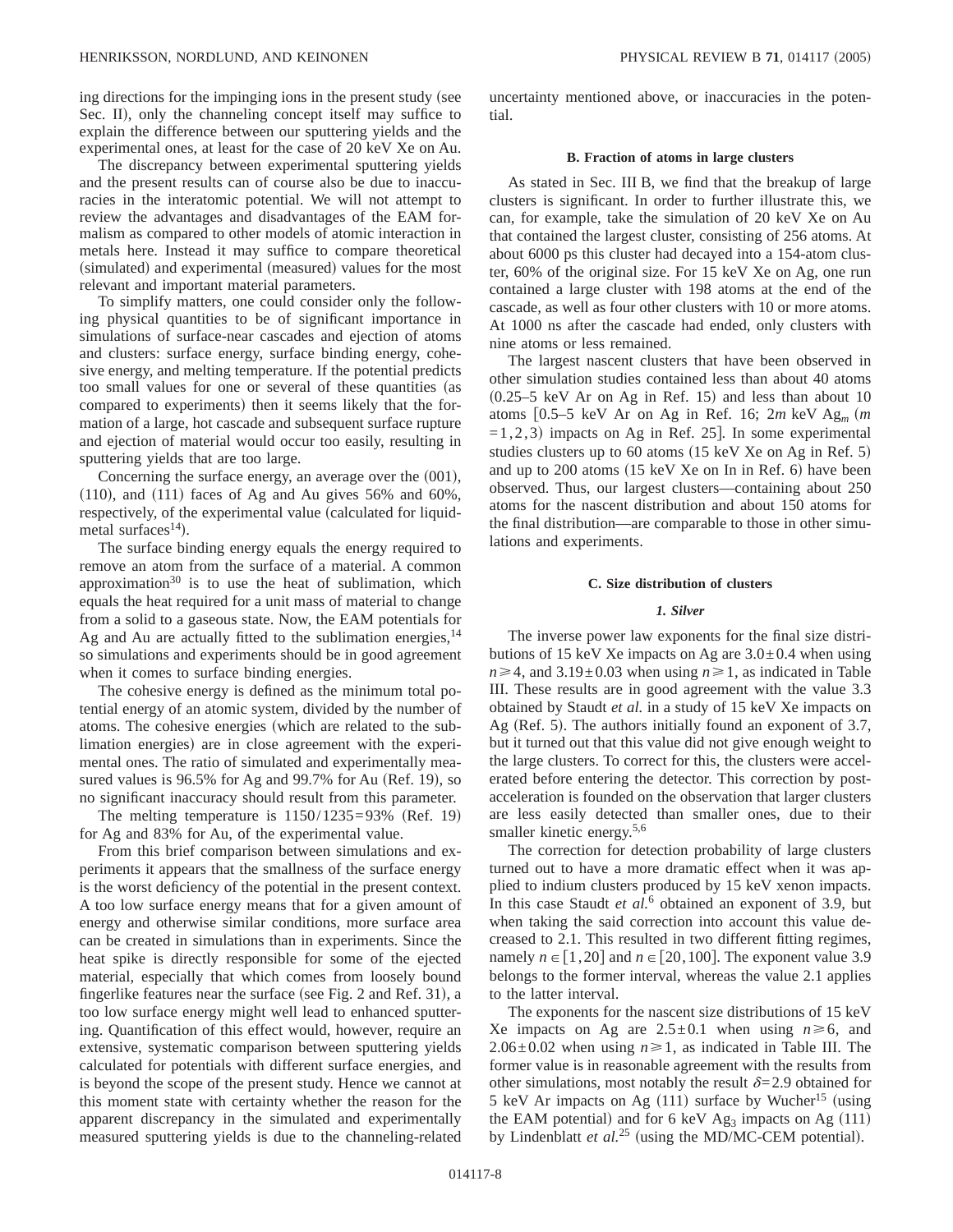### *2. Gold*

The inverse power law exponents for the final size distributions of 20 keV Xe impacts on Au are  $2.3\pm0.6$  when using  $n \ge 5$ , and  $3.51 \pm 0.08$  when using  $n \ge 1$ , as indicated in Table III. The value for large clusters is in good agreement with that obtained by Rehn *et al.* for 400–500 keV Ne, Ar, Kr, Au impacts on Au (Ref. 4). In this experiment an exponent of  $2.00\pm0.05$  was found. Contrary to the studies referenced above, this study utilized transmission electron microscopy (TEM) to detect the clusters and establish their size distribution, thereby circumventing the possible complications inherent in the single-photon ionization technique<sup>3,7</sup> (see Sec. II D.

The exponents for the nascent size distributions of 20 keV Xe impacts on Au are  $1.8 \pm 0.4$  when using  $n \ge 4$ , and 2.84 $\pm$ 0.06 when using  $n \ge 1$ , as indicated in Table III. The value for large clusters is in good agreement with the results obtained by Kissel and Urbassek $32$  in a molecular dynamics study of 100 keV Au incident on spherical Au clusters having a radius of about 40 Å. The authors found a power law exponent of 2.3 at 20 ps after ion impact. The exponent value showed a slight increase amounting to 5% when the time was extended to 30–100 ps, which gives a rough value of  $\delta = 2.4$ .

### *3. Fitting range*

We would like to stress the importance of the lower limit of cluster sizes when fitting the size distribution to the inverse power law. It was pointed out in Sec. III C that the fitting range can have quite a significant effect on the value of the exponent. This sensitivity seems to be due to the fact that the dimer yield tends to be "too large" as compared to the monomer and trimer yields, as observed in our simulations and in experiments<sup>5</sup> carried out for 15 keV Xe impacts on Ag. However, the dimer contribution to the size distribution of final clusters does not show any pronounced deviation in the MD/MC-CEM simulation studies by Wucher *et al.*<sup>16</sup> of Ar impacts on Ag  $(111)$  and Lindenblatt *et al.*<sup>25</sup> of  $Ag<sub>m</sub>$   $(m=1,2,3)$  impacts on Ag (111). Also, the experimental results<sup>2</sup> quoted in Ref. 16 do actually suffer from a similar overproduction of dimers: the dimer yield deviates clearly from that of monomers and trimers.

These observations raise the question if it is correct to consider the cluster size distribution being well approximated by a power law. After all, if the data for small clusters (say, those containing less than four atoms) are consistently in conflict with the power law model based on data for large clusters, then the true model expression cannot be a power law.

In several studies $4,6,15$  the shock-wave model for cluster sputtering developed by Bitensky and Parilis<sup>8</sup> is preferred over the thermodynamical model of Urbassek<sup>9</sup> when it comes to explaining the observed dependence of the partial yield  $Y(n)$  on the cluster size *n*. The former model predicts an asymptotical power law dependence  $Y(n)=Y_1n^{-\delta}$  with  $\delta$  $=5/3 \approx 1.7$  or  $\delta = 7/3 \approx 2.3$ , i.e.,  $\delta \sim 2$ . A similar asymptotical behavior is observed in our results. Therefore, instead of inventing a new model we consider our results being well modeled by an inverse power law, that holds in an asymptotical sense.

#### *4. Nascent versus final exponents*

Since in most simulation studies and experiments referenced here the largest cluster contains of the order of 100 atoms *and* the fitting of data to an inverse power law usually makes use of all clusters—even the sometimes dominating monomer and dimer contributions—it seems appropriate to ask whether the result for the power law exponent obtained from these size distributions really can be compared to the analytical prediction.

A study which is not limited in this respect is that by Rehn *et al.*, <sup>4</sup> where clusters with more than 500 atoms were observed. As mentioned previously, an exponent of  $\delta = 2$  was obtained in this case, and thus seems to provide compelling evidence for the Bitensky-Parilis shock wave model. However, this result is for the *final* size distribution, established when the clusters had traveled about 30  $\mu$ m from the irradiated target. The Bitensky-Parilis model applies only to the *nascent* clusters, since the model does not describe the fragmentation of clusters that takes place when they move from the irradiated surface to the detector.

From Table III it seems that the (representative) values of the exponents  $\delta_1$  and  $\delta_2$  for the size distribution of nascent and final clusters, respectively, are relatively close to each other. A calculation shows that the ratio  $r \equiv \delta_2 / \delta_1$  is 1.2±0.2 for 15 keV Xe on Ag, and  $1.3\pm0.4$  for 20 keV Xe on Au. Similar findings of 1.3 and 1.4 when using the EAM potential, and 1.2 when using the MD/MC-CEM potential (error limits unknown) have been obtained in simulation studies.<sup>15,16</sup>

Assuming that these ratios have a real physical basis and are transferable to other ion and substrate types, one can estimate that the nascent exponent in the experiment by Rehn *et al.*<sup>4</sup> should be  $\delta_1 = \delta_2 / r = 2.0 / r = 1.5 - 1.7$ , taking *r* to be between 1.2 and 1.3. The value of 1.7 actually coincides with the lower value  $\delta_1 = 5/3 \approx 1.7$  mentioned by Bitensky and Parilis.<sup>8</sup> Similarly, one obtains  $\delta_1 = \delta_2 / r = 2.1 / r = 1.6 - 1.8$  for the experimental result  $\delta_2=2.1$  obtained by Staudt and Wucher<sup>6</sup> when bombarding In with  $15 \text{ keV}$  Xe, for clusters in the range  $n \in [20,100]$ .

From the present results it appears that although the fragmentation of nascent clusters causes the inverse power law exponent to grow, this change does not need to be very dramatic. Considering the values  $r=1.2\pm0.2$  for 15 keV Xe on Ag and  $r=1.3\pm0.4$  for 20 keV Xe on Au found in the present study, the growth  $\delta_1 \Rightarrow \delta_2 \equiv r \delta_1$  may be limited by a factor of  $1.0 \le r \le 1.7$ , considering the uncertainties.

#### **D. Temperature of nascent and final clusters**

For 15 keV Xe on Ag it was observed that the temperatures of nascent and final clusters were more or less independent of cluster size. Average temperatures of  $3026.20 \pm 0.03$  K and  $1406 \pm 9$  K were estimated for nascent and final clusters, respectively. A fit of the internal energies to the expression  $E_{int}(n) = an - b$  gave  $a = 0.924 \pm 0.002$  eV,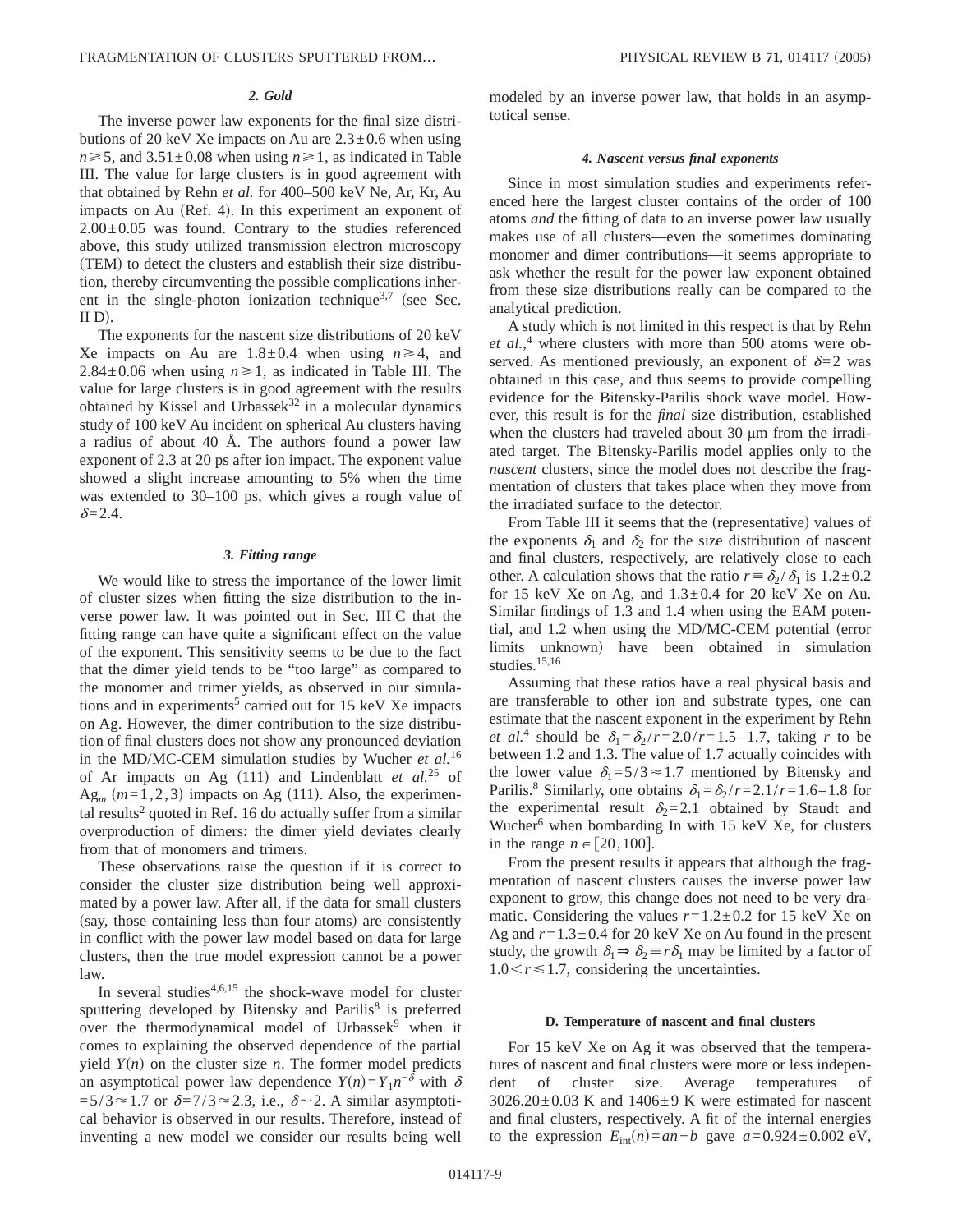*b*=5.38±0.08 eV and *a*=0.51±0.02 eV, *b*=1.4±0.2 eV for nascent and final silver clusters, respectively.

Similar results of approximately size-independent cluster temperatures have been found in other studies<sup>15,16,25,33</sup> (simulations and experiments), but for cluster sizes  $n \le 10$ . The present results extend the size-independence of cluster temperatures to clusters of sizes  $n \approx 200$  for nascent clusters and  $n \approx 60$  for final clusters.

In other simulation studies of the bombardment of Ag surfaces different parameter values for the size dependence of the internal energy  $E_{int}(n) = an - b$  of clusters containing *n* atoms have been found. Wucher<sup>15</sup> has investigated  $0.25-5$ keV Ar impacts on Ag  $(111)$  using the EAM potential, and obtained  $E_{int}(n) = 1.54n - 1.65$  eV,  $n \le 13$ , for nascent clusters (supposedly for 5 keV ions). In a later study of  $0.5-5$  keV Ar impacts on Ag  $(111)$  using the MD/MC-CEM potential, Wucher and Garrison<sup>16</sup> found that  $E_{int}(n) = 1.40n - 1.86$  eV,  $n \le 10$  (mostly for 5 keV ions). In a study of 2*m* keV Ag<sub>*m*</sub> (with  $m=1,2,3$ ) impacts on Ag (111) using the MD/MC-CEM potential, Lindenblatt *et al.*<sup>25</sup> obtained approximately  $E_{int}(n) = 1.57n - 2.54$  eV  $(n \le 7)$  for clusters produced by 2 keV Ag ions,  $E_{int}(n) = 1.25n - 1.80$  eV  $(n ≤ 10)$  for clusters produced by 4 keV Ag<sub>2</sub> ions, and  $E_{int}(n)=1.10n$  $-1.46$  eV ( $n \le 10$ ) for clusters produced by 6 keV Ag<sub>3</sub> ions.

This review of earlier results indicates that the prefactor *a* in the equation  $E_{int}(n) = an - b$  is reduced when the kinetic energy of the projectile is increased. In summary, our value *a*=0.924 for 15 keV ions is in line with the values *a*  $=1.10-1.57$  obtained for lower energy ions (2–6 keV).

## **V. CONCLUSIONS**

We have obtained the size distribution of nascent and final clusters from sputtering simulations of 15 keV Xe on Ag and 20 keV Xe on Au. Fits to an inverse power law resulted in exponents that are in good agreement with those obtained from other studies. We have shown that the choice of fitting range can have a large impact on the exponent, since especially the dimer and trimer partial yields can deviate from a simple power law. For the particular cases of heavy ion irradiation of silver and gold studied here, the results show that clusters are subject to massive breakups, which reduce the size of the largest cluster by a factor of 2–4 when comparing nascent and final clusters. Nevertheless, the exponent  $\delta$  in the size distribution  $Y(n) = Y_1 n^{-\delta}$  of sputtered clusters is nearly the same for nascent and final clusters. Considering the uncertainties, the increase is limited to a factor of 1.0–1.7.

## **ACKNOWLEDGMENTS**

The authors would like to thank Dr. Emppu Salonen for useful and critical comments on the paper, and Professor B. J. Garrison for making the MD/MC-CEM potential parametrization for gold available to us. The authors also thank Professor A. Wucher and Dr. L. Rehn for useful discussions. The research was supported by the Academy of Finland under Project No. 48751 and by the University of Helsinki under the NAPROMA project. Grants of computer time from the Center for Scientific Computing in Espoo, Finland are gratefully acknowledged.

- \*Electronic address: krister.henriksson@helsinki.fi
- 1W. Hofer, in *Sputtering by Particle Bombardment III*, edited by R. Behrisch and K. Wittmaack (Springer, Berlin, Germany, 1991), Chap. 2, pp. 15-256.
- 2M. Wahl and A. Wucher, Nucl. Instrum. Methods Phys. Res. B **94**, 36 (1994).
- <sup>3</sup>A. Wucher, M. Wahl, and H. Oecshner, Nucl. Instrum. Methods Phys. Res. B **82**, 337 (1993).
- 4L. E. Rehn, R. C. Birtcher, S. E. Donnelly, P. M. Baldo, and L. Funk, Phys. Rev. Lett. **87**, 207601 (2001).
- <sup>5</sup>C. Staudt, R. Heinrich, and A. Wucher, Nucl. Instrum. Methods Phys. Res. B 164-165, 677 (2000).
- ${}^{6}$ C. Staudt and A. Wucher, Phys. Rev. B  $66$ , 075419 (2002).
- 7A. Wucher and M. Wahl, Nucl. Instrum. Methods Phys. Res. B **115**, 581 (1996).
- <sup>8</sup> I. S. Bitensky and E. S. Parilis, Nucl. Instrum. Methods Phys. Res. B  $21$ ,  $26$  (1987), and references therein.
- 9H. M. Urbassek, Nucl. Instrum. Methods Phys. Res. B **31**, 541  $(1988)$ .
- 10K. Nordlund, M. Ghaly, R. S. Averback, M. Caturla, T. D. de la Rubia, and J. Tarus, Phys. Rev. B 57, 7556 (1998).
- 11E. M. Bringa, K. Nordlund, and J. Keinonen, Phys. Rev. B **64**, 235426 (2001).
- <sup>12</sup>K. Nordlund, Comput. Mater. Sci. 3, 448 (1995).
- 13H. J. C. Berendsen, J. P. M. Postma, W. F. van Gunsteren, A. D.

Nola, and J. R. Haak, J. Chem. Phys. 81, 3684 (1984).

- 14S. M. Foiles, M. I. Baskes, and M. S. Daw, Phys. Rev. B **33**, 7983 (1986).
- <sup>15</sup> A. Wucher, Nucl. Instrum. Methods Phys. Res. B **83**, 79 (1993).
- <sup>16</sup>A. Wucher and B. Garrison, J. Chem. Phys. **105**, 5999 (1996).
- <sup>17</sup>C. Kelchner, D. Halstead, L. Perkins, N. Wallace, and A. DePristo, Surf. Sci. 310, 425 (1994), and references therein.
- <sup>18</sup> J. F. Ziegler, J. P. Biersack, and U. Littmark, *The Stopping and Range of Ions in Matter* (Pergamon, New York, 1985).
- 19D. R. Lide, *CRC Handbook of Chemistry and Physics*, 82nd ed. (CRC Press LLC, Boca Raton, FL, 2001).
- 20L. J. Lewis, P. Jensen, and J.-L. Barrat, Phys. Rev. B **56**, 2248  $(1997).$
- 21S. J. Zhao, S. Q. Wang, Z. Q. Yang, and H. Q. Ye, J. Phys.: Condens. Matter 13, 8061 (2001).
- 22K. Elihn, L. Landström, and P. Heszler, Appl. Surf. Sci. **186**, 573  $(2002).$
- 23P. Heszler, L. Landström, M. Lindstam, and J. O. Carlsson, J. Appl. Phys. **89**, 3967 (2001).
- <sup>24</sup> A. Wucher and B. J. Garrison, Phys. Rev. B **46**, 4855 (1992), and references therein.
- 25M. Lindenblatt, R. Heinrich, A. Wucher, and B. Garrison, J. Chem. Phys. **115**, 8643 (2001).
- 26F. Mandl, *Statistical Physics*, 2nd ed., Manchester Physics Series (Wiley, Chicester, UK, 1988).